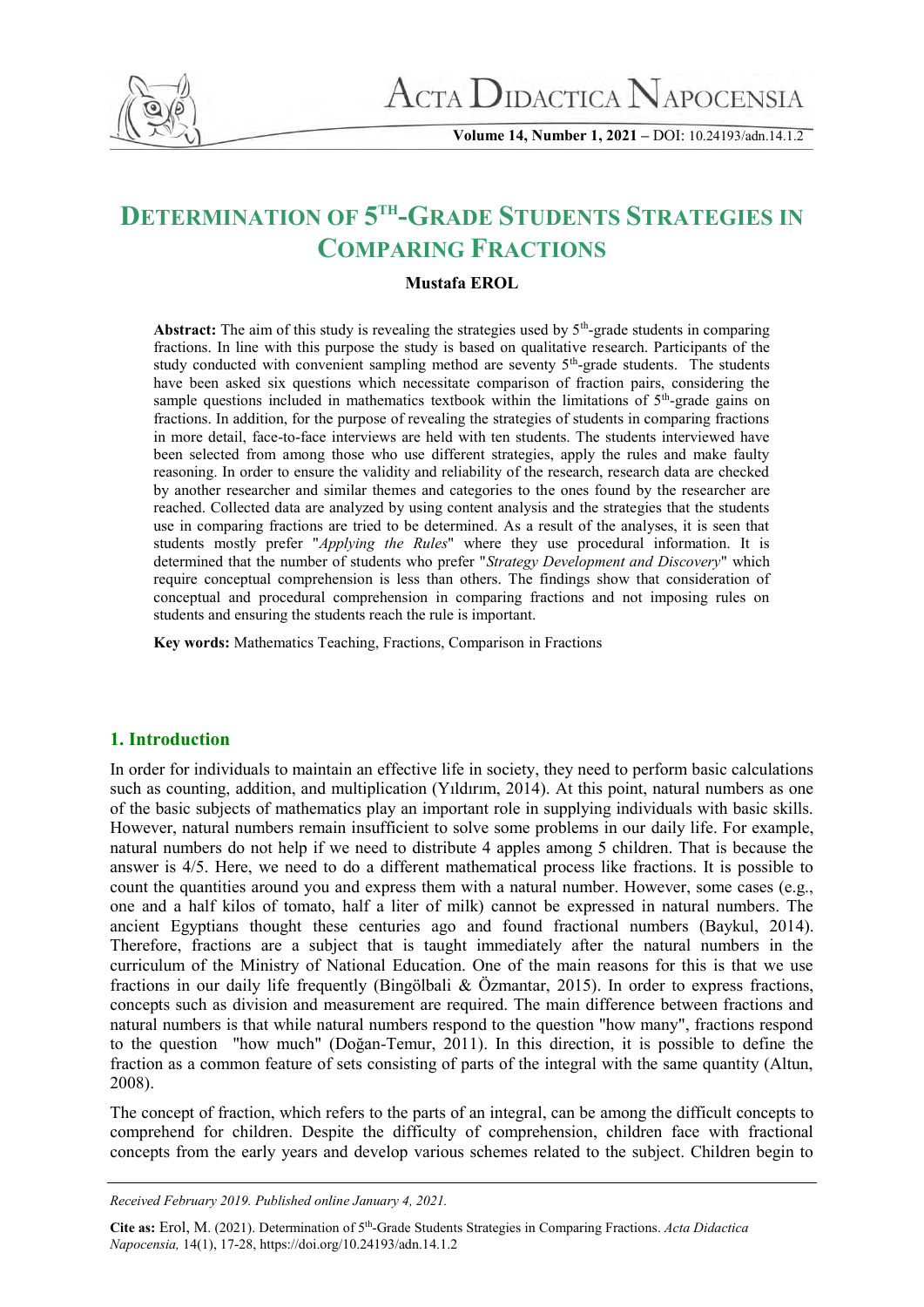learn fractional concepts such as whole, half, and quarter at a very early age, and assign meanings to these concepts as different sizes. In other words, when doing comparisons between the two parts, they use expressions such as big and small about the parts (Nures and Brgant, 2008). For example, when using the word 'half', a child uses it to express sometimes a small piece and sometimes a part close to a whole. Such fractional expressions that students face in everyday life form the basis of a systematic fraction teaching (Olkun & Toluk Uçar, 2014). Being able to comprehend fractions and make deductions about them will enable children to perform comparisons and ordering on fractions, and consequently make calculations related to fractions (Kılıç & Özdaş, 2010). And, this seems to be possible only with an effective and efficient fraction teaching.

Comparative strategies are used to determine whether two objects are the same or different according to a particular feature (Erdoğan, 2009). In order to make a comparison in fractions, students should be able to internalize the concepts of number sense and equivalence (Gersten & Chard, 1999; Kılıç & Özdaş, 2010). Although the concept of fraction forms the basis of teaching many subjects in mathematics, it is seen that students make many mistakes in ordering and comparison processes in fractions (Kilic & Özdas, 2010). The main reasons why students make these mistakes are shown as failing to understand the part-whole relationship in fractions, doing wrong operations, misconceptions with regard to ordering and comparisons of fractions, and not comprehending the sense of fraction (Haser & Ubuz, 2002; Stafylidou & Vosniadou, 2004; Soylu & Soylu, 2005; Biber, Tuna & Aktaş, 2013; Okur & Çakmak-Gürel, 2016). As a fractional number is a number indicating the relationship between a whole and its parts, the part-whole relationship should be emphasized in the studies about fractional numbers (Pesen, 2003). Especially when the mistakes made by the students in the primary and secondary school are examined, it is seen that students cannot understand the part-whole relationship in fractions (Kocaoğlu & Yenilmez, 2010; Kılıç & Özdaş, 2010; Karaağaç & Köse, 2015). The reason why students experience difficulties in comparing fractions is that students make comparisons like in natural numbers and they are made to memorize the rules of fractions rather than learning them (Haser & Ubuz, 2002; Vamvakoussi & Vosniadou, 2004; Olkun & Toluk Uçar, 2014).

The first concept that students should learn when comparing fractions is that the fractional numbers with the greater denominator are the smaller. This concept is very difficult to acquire. Because the students have been using the natural numbers in the comparisons they have made so far. The relationship of greatness and smallness in fractional numbers is different from natural numbers. So, 4 is smaller than 5, but 1/4 is greater than 1/5. The subject becomes more complicated when it comes to numbers that are closer to one another. The path to be followed here by teachers is to help students find their own solution strategies. While comparing fractional numbers, instead of giving the rules and asking the problems that require applying them, teachers should allow students to grasp the relationship between the fractional numbers and guide students to deduce the rules (Baykul, 2014).

In their study, Clarke & Roche (2009) asked 6th Grade students to explain which of the fraction pairs was greater. It was found that students had difficulty in fractions especially other than those with the same numerator and denominator. Students had the most difficulty in fractions 3/4 and 7/9. More than half of the students who answered this fraction correctly reached the correct answer by using the common denominator. It was found that the students who reached the answer using a different strategy were quite a few. Clarke, Roche & Mitchell (2008) gave students pairs of fractions and asked them to choose the greater fraction in their study called ten tips of building fractions based on logic and cognizance. They also asked the students to explain why they chose that fraction and develop strategies. These tasks were given to 323 students from 6th grade at the end of the school year. Their performance of comparing various pairs was 77.1% correct. While the most appropriate explanation was (3/8, 7/8), the most difficult fraction pair was (3/4, 7/9), and the students achieved only 10.8% success in this question. The most successful students used two strategies that were not taught at school. The first one is the method we call comparison, in which students compare the size of fractions according to 0,  $\frac{1}{2}$ , or 1. For (3/7, 5/8) in matching pairs, students noted that 3/7 was smaller than a half, and compared that  $5/8$  was greater than a half. Another innovative strategy was the thought strategy in which we think about the remainder. Students looked at the amount needed to reach the whole, and comparing 5/6 and 7/8, they reached the conclusion that 1/6 was needed to make the first fraction a whole, and 1/8 was needed for the second.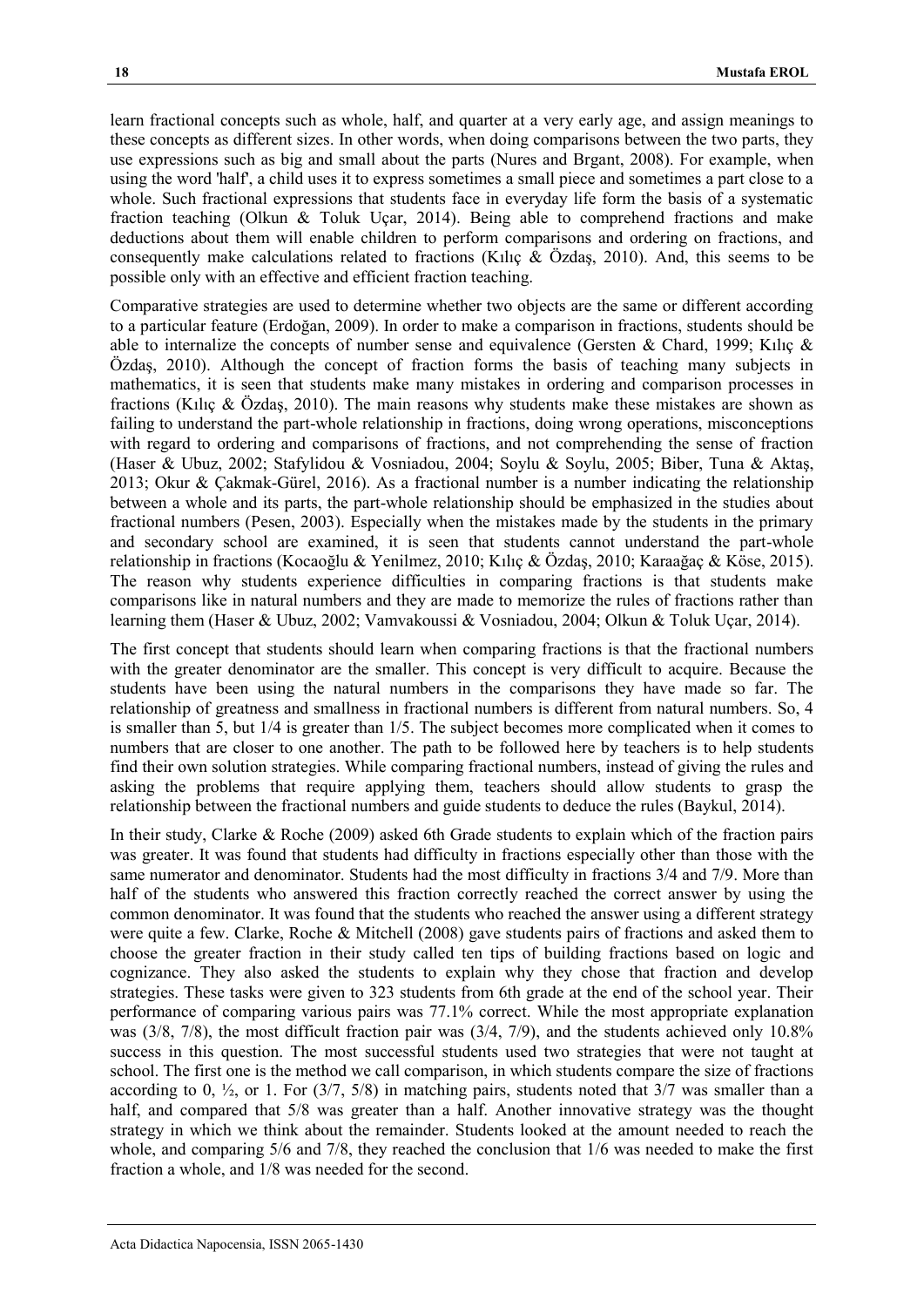Many studies conducted on students' comparison of fraction sizes revealed that students thought that fractions with greater numbers were the greater one between the two fractions given (Bingölbali & Özmantar, 2015). A strong sense of fractional numbers acquired in primary school years forms the cornerstone of rational numbers that students will encounter in the future education levels. This is because students can use their reasoning when making comparisons between fractions and better comprehend the sense of fraction (Way, 2011).

# **1. 2. Purpose of the Study**

This study is important to ensure the students to learn to compare and sequence fractions by discovery instead of rote learning. Students should be allowed to develop strategies to compare fraction pairs and reach the rule by using the strategies they develop because it will contribute to the realization of permanent learning. In this respect, it is obvious that the results of the study will guide teachers when they teach comparing fractions. In this direction, the aim of the study is determined as finding out the solutions used by students in comparing fraction pairs. In accordance with this purpose, the answer is sought to the question of "What type of solutions the students use in comparing fraction pairs?"

# **2. Method**

# **2. 1. Research Design**

This study which is conducted to determine the strategies of students in comparing fractions, examine them thoroughly and analyze why they use the said solution is carried out with the qualitative research method. Qualitative researchers try to understand how people evaluate and interpret their experiences, how they relate to their experiences, and how they build their world (Merriam, 2015). Qualitative research was preferred while conducting this study as it is a research type which is widely used in social sciences and aims to elaborate on social phenomena, the human behavior and the reasons of these behaviors in detail (Güler, Halıcıoğlu & Taşkın, 2015).

# **2. 2. Study Group**

The workgroup of this research is determined after two phases. In the first phase, 70 (33 males & 37) females)  $5<sup>th</sup>$  grade students have been selected by using the convenient sampling method to perform the "Achievement Test to Determine Strategies in Comparing Fractional Numbers". Convenient sampling method can be utilized to minimize the loss of time, effort and cost, and in order to add speed and practicality to the research (Patton, 2015; Yıldırım & Şimşek, 2016). In the second stage, after the achievement test was applied to seventy students, ten students in the study group were selected for interview based on some criteria. Ten students who have composed the study group were selected by using the criterion sampling method which is a purposeful sampling type. Criterion sampling is a study of all situations that meet a pre-determined set of criteria (Yıldırım & Şimşek, 2016). Participants who will be selected by the criterion sampling method in the research should have some criteria according to the purpose of the research. Accordingly, the second phase of participants is determined by considering criteria such as students who answer the questions in the achievement test by using different strategies, who answer them by applying the rule and who answer them by making faulty reasoning.

# **2. 3. Data Collection**

To determine the participants as a data collection tool, "Achievement Test to Determine Strategies in Comparing Fractional Numbers" is used in this study. 6 questions are used in this form with regard to comparing and sequencing fractions. The textbook of the Ministry of National Education that is taught in schools was taken into consideration while preparing the questions. No fractional expression that is not included in the book was used in the test. The achievement test was applied to seventy students and ten students who used different strategies, applied rules and conducted faulty reasoning were selected for the study group. These students we selected in order to provide a clearer understanding of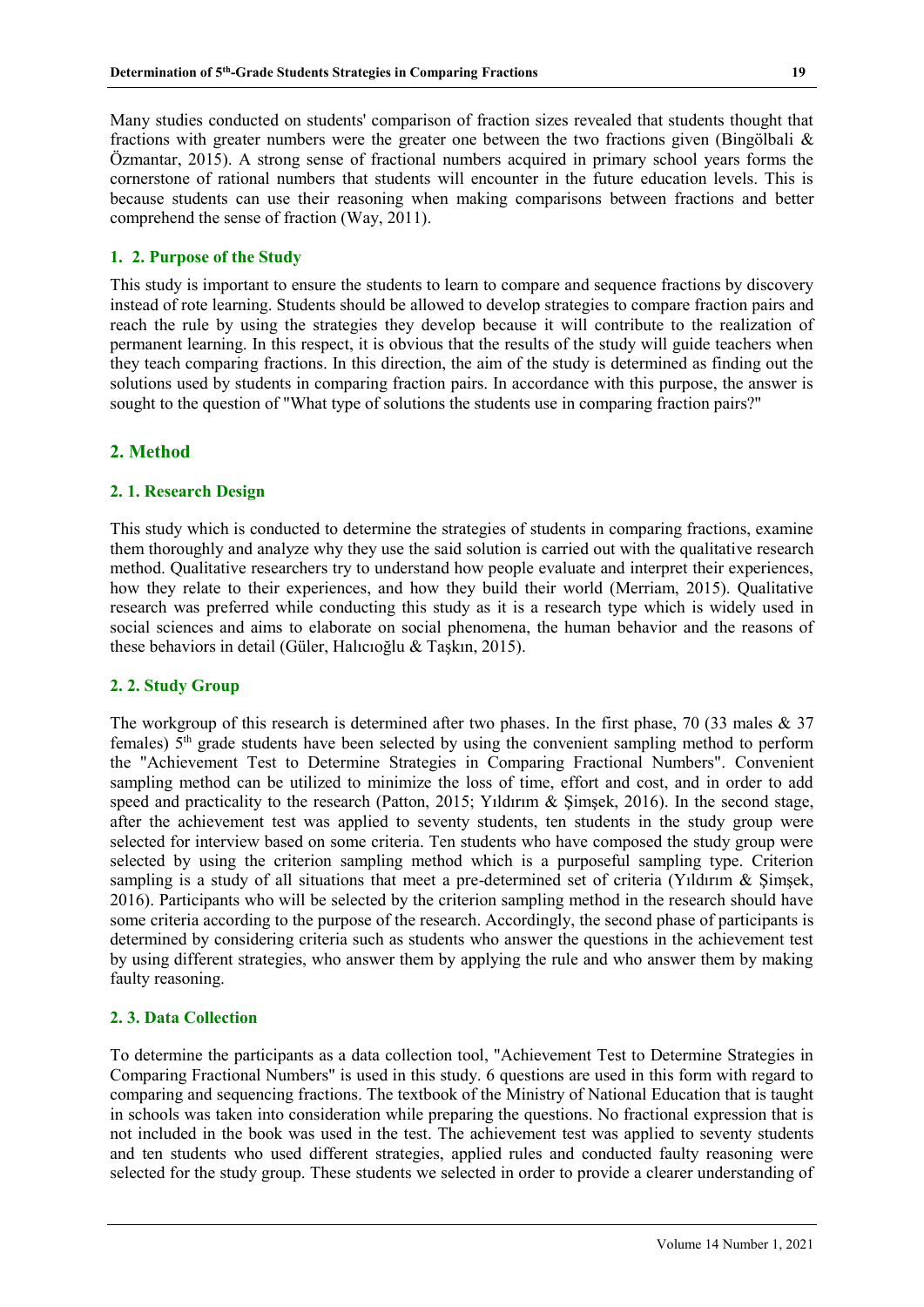the answers they gave in the achievement test. During the research conducted with ten students, data were obtained with the interview technique frequently used in qualitative research. It is possible to classify qualitative interviews as structured, semi-structured and unstructured. The semi-structured interview form is the interview forms where the predetermined questions are asked by the researcher to the participants and also new questions are asked during the interview based on the main questions (Güler, Halıcıoğlu & Taşkın, 2015). In this respect, the interview is necessary to learn about directly observable behaviors, situations, emotions or how people express the world around them (Merriam, 2015; Patton, 2015).

The achievement indicators for the comparison of fraction pairs are included in the primary school mathematics education program. The purpose of choosing the fifth-grade students for the research is because they know the fractions subject from the fourth grade and they can make fractional comparisons. In order to conduct the study, it was assumed that the students who participated in the research had learned the fractional comparison in the fourth grade of primary school. While the students in the current program are expected to make comparisons in the fourth grade, the updated program includes the following statements about fractions. "*M.5.1.3.5. He/She is able to sequence fractions with equal numerator and denominator. Examples of sequencing fractions whose denominator is a multiple number of the other are also included* (MEB, 2018, p. 53)". In this context, an achievement test was applied to a total of seventy  $5<sup>th</sup>$  grade students (33 male & 37 female) studying in public schools in Istanbul. The participants were given the Achievement Test to Determine Comparison Strategies in Fractional Numbers developed by the researchers. Before the achievement test was applied, expert opinion was taken from a specialist who had completed his doctorate in mathematics education and the achievement test was finalized. A content analysis was applied to the answers of seventy 5th grade students to the questions via a document analysis. As a result of the achievement test, a total of ten students (six female, four male) who used different strategies, applied rules and found to have faulty reasoning were selected for the interview. In order to reveal the student strategies in more detail, face-to-face interviews were conducted with the students by using semistructured interview forms prepared by the researchers and the answers of the students to the achievement test were examined in depth.

#### **2. 4. Data Analysis**

In line with the purpose of this research; the data obtained from the achievement test to determine the Comparison Strategies in Fractions were subjected to content analysis by document analysis and interviews were made with ten students using different strategies, rules and faulty reasoning based on random selection and volunteering. The data obtained through the semi-structured form were analyzed by the content analysis method. Content analysis is a qualitative data analysis method used to identify and quantify the existence of words, concepts, experiences, characters or sentences within one or more texts (Seggie & Bayyurt, 2015). In addition, the names of the students participating in the research were coded according to the ethical rules and included in the study findings.

#### **2. 5 Validity and Reliability**

The credibility of the results obtained by qualitative research is considered as one of the most important subjects of scientific research (Yıldırım & Şimşek, 2016). Validity in qualitative research is related to whether the findings of the research are correct or not. In this respect, the two most important aspects are that the research is valid and reliable. In order to ensure validity and reliability in the research, the following procedures were performed.

- Students were accepted in the study on a voluntary basis.
- Since the validity in qualitative research is generally related to the meanings and results extracted from the data (Güler, Halıcıoğlu & Taşkın, 2015), the research data was checked by a different researcher and similar themes and categories were obtained.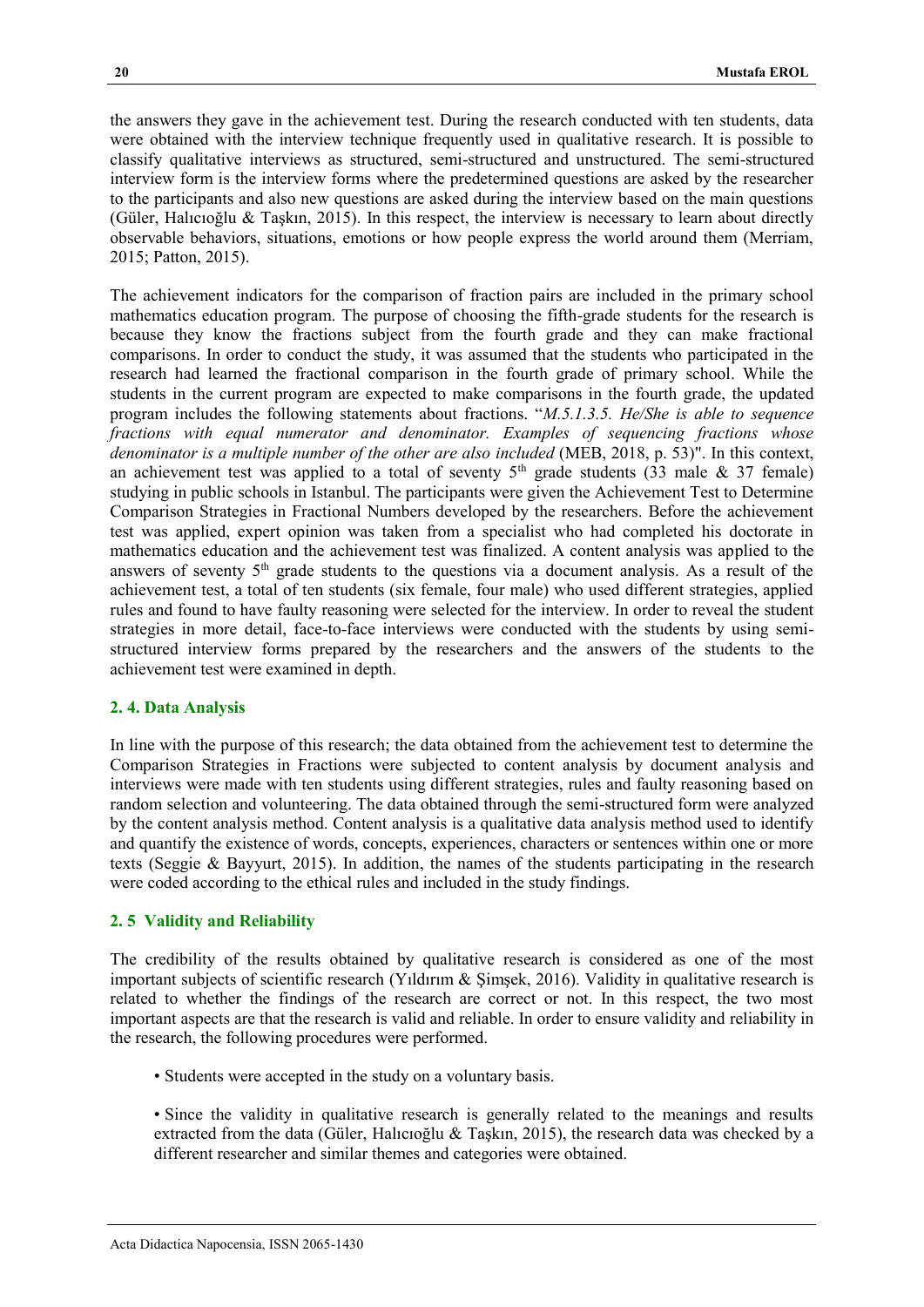• Comprehensibility and relevance of the questions used in the achievement test which requested to compare the fractional pairs were also checked by two researchers who are experts in their field.

• In order to understand the suitability of the questions in the semi-structured interview form, firstly 2 students (different from 10 students who formed the participants of the research) were piloted and both the comprehensibility of the questions were measured and prior experience of the actual application was acquired.

#### **2. 6. The Role of the Research**

Qualitative research is based on interpretation, and researchers often have intense experience and continuity with participants (Creswell, 2017). In this study, the researcher was directly involved in the data collection process and in the data analysis, and served as a tool. In the process of collecting data, the researcher tried to be as objective as possible.

# **3. Findings**

In this part of the research, semi-structured interview notes with students and the data obtained by the achievement test which requires comparison of fraction pairs were analyzed and supported by quoting the answers of the students to the questions. In this direction, firstly the achievement test performances of the students were given in Table 1.

|                 | <b>Table 1.</b> Students Allswels                                    |                                                                  |                                                       |  |  |  |  |  |
|-----------------|----------------------------------------------------------------------|------------------------------------------------------------------|-------------------------------------------------------|--|--|--|--|--|
| <b>Ouestion</b> | The Number of<br><b>Students Who Gave a</b><br><b>Correct Answer</b> | <b>The Number of Students</b><br>Who Gave an Incorrect<br>Answer | <b>The Number</b><br>of Students<br>Who Left<br>Blank |  |  |  |  |  |
|                 | 62                                                                   |                                                                  |                                                       |  |  |  |  |  |
|                 | 59                                                                   |                                                                  | 2                                                     |  |  |  |  |  |
|                 | 44                                                                   | 21                                                               |                                                       |  |  |  |  |  |
| $\overline{4}$  | 48                                                                   | 20                                                               | 2                                                     |  |  |  |  |  |
| 5               | 51                                                                   | 15                                                               |                                                       |  |  |  |  |  |
|                 | 34                                                                   | 33                                                               |                                                       |  |  |  |  |  |

**Table 1.** Students' Answers

Table 1 presents the distribution of the correct, incorrect and blank answers given by the students to the achievement test for determining the comparison strategies in fractions. The students generally answered the questions correctly. A total of  $70\,5<sup>th</sup>$  grade students participated in the study. The most correctly answered question by the students was the first question ( $n = 62$ ) and the least correctly answered one was the third question ( $n = 34$ ). The strategies used by the students for the solution of related questions were obtained through interviews. The themes obtained in this study are given below.

#### **Themes Related to Students' Comparison Strategies in Fractions**

In the framework of the findings obtained from the study, it is seen that students use two basic strategies when comparing fractions. These are defined as *rule learning* and *strategy development discovery*, and explained below by presenting evidence.

#### **Theme 1: Rule learning**

It was found that students generally used the information they learned from their teacher or written materials (explanatory sources such as books, journals) while comparing the fractional pairs. They particularly used certain pattern expressions which we call rule learning (such as in fractions with the equal denominator, the fraction with the greater numerator is greater) when comparing fractional pairs.

When comparing simple fractions, the rule that the smaller denominator is the greater was the most commonly used solution strategy by students. For example, the Student-M saying that *"If the denominators are equal, then the one with the greater numerator is the greatest. This is how I solve it.*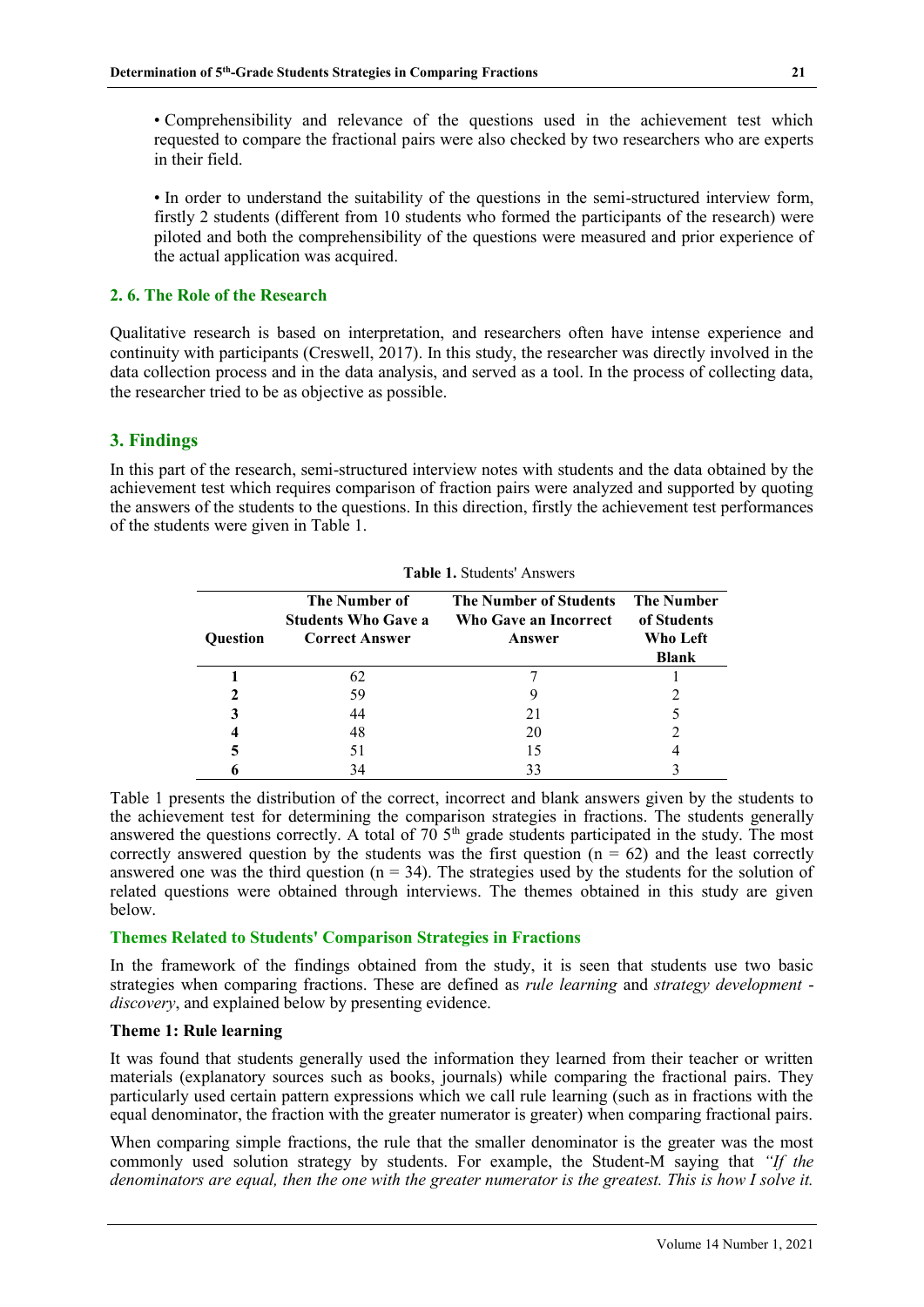*Also because eight is greater" showed that he/she applied rules while comparing in simple fractions.* Again the rule that the fraction with the smaller denominator is greater in fractions with the same numerator was another strategy frequently used by the students. For example, Student-Z saying that *"8/9 fraction is greater; in fractions with the same numerator, the one with the greater denominator is smaller*" shows that he/she uses this rule as a strategy. In addition, the strategy used in the fractions whose numerator and denominator is not the same was usually as such stated by the Student-K *"If the numerator and the denominators are not matching in fractions, then the ones with the smallest numbers are the smallest"*.

During the interviews with the students, it was observed that the students learned the rules from their teachers and had a tendency to apply these rules. In this respect, students use the rules as a solution strategy more often in the case of fractional problems. However, it is seen that some students have developed different strategies by going out of the rule. This situation is explained under the heading of theme 2.

#### **Theme 2: Strategy Development, Discovery**

In comparing fractional pairs, some students reached the right answers with logical reasoning outside the rule application. However, this situation was used by very few students considering the number of students who took the achievement test. Especially *completing to one* and *dividing by expanding* were the mostly used strategies by students. As a result of the interviews with the students, it was understood that these rules were not taught in schools and that students did them as a result of their own logical reasoning. Because, while the majority of students reached the correct answer through the rule application, some students were seen to reach the answer with a perspective based on discovery as follows. For example;

| Student-C; $4/9 + 5/9 = 9/9$ | smaller |  |  |
|------------------------------|---------|--|--|
| $8/9 + 1/9 = 9/9$            | greater |  |  |

Above, the student completed the given fractions to 1 and reached the correct answer. After the interview with the student, the student's strategy was tried to be understood by asking why the student did so. The student explained "*Simple fractions are fractions smaller than one. If we bring them closer to one, the one we add the least is greater*". Smith (1995) stated in his study that the students can use the well-known numbers such as 0 and 1 to compare the fractions. Therefore, we can easily say that the student can understand the basic concepts of fractions for comparison in fractions. In addition, when the student was given the rule and asked why he had not done it in that way, the student answered, "*if it a multiple answer exam, I would do it that and not lose time, but here it wanted us to write our strategy to compare fractions"*.

Some students primarily developed a strategy for themselves, and then reached the solution by using the existing rules. For example; the statement of Student-S *"7/9 is greater. Because if model them both, 7/9 is greater as it is closer to one. If we divide them both, we see that 7/9 is greater. And since the numerator and denominator of this fraction are greater and also since more parts are taken, it is greater."* shows that student first solved the question by using strategy and then stated the rule. In line with this example, it can be said that some students tend to combine their own strategies with the rule.

It is observed that the students who make up the study group use two basic strategies in comparing the fractional pairs. Findings on how students use these two basic strategies in the questions given to them are stated below.

#### **Findings from the Fraction Comparison Strategies Test**

#### **Findings Related to the Question 5/9, 8/9 which is Greater**

This question was the most correctly answered question by the students (62 students). In the question, it was seen that generally no strategy was produced and the problem was solved by rule application. The rule applied to this question is that "*The fraction with the greater numerator is greater in fractions whose denominator is the same*". The example below supports this situation.

Student-M says *"8/9>5/9, if the denominators are the same, then the one with the greater numerator is the greatest. This is how I solve it. At the same time because eight is greater".* When the answer of the student is examined, it can be said that the student chose the rule application in order to solve the question. When the student was asked why he/she did not choose a different way, he/she answered as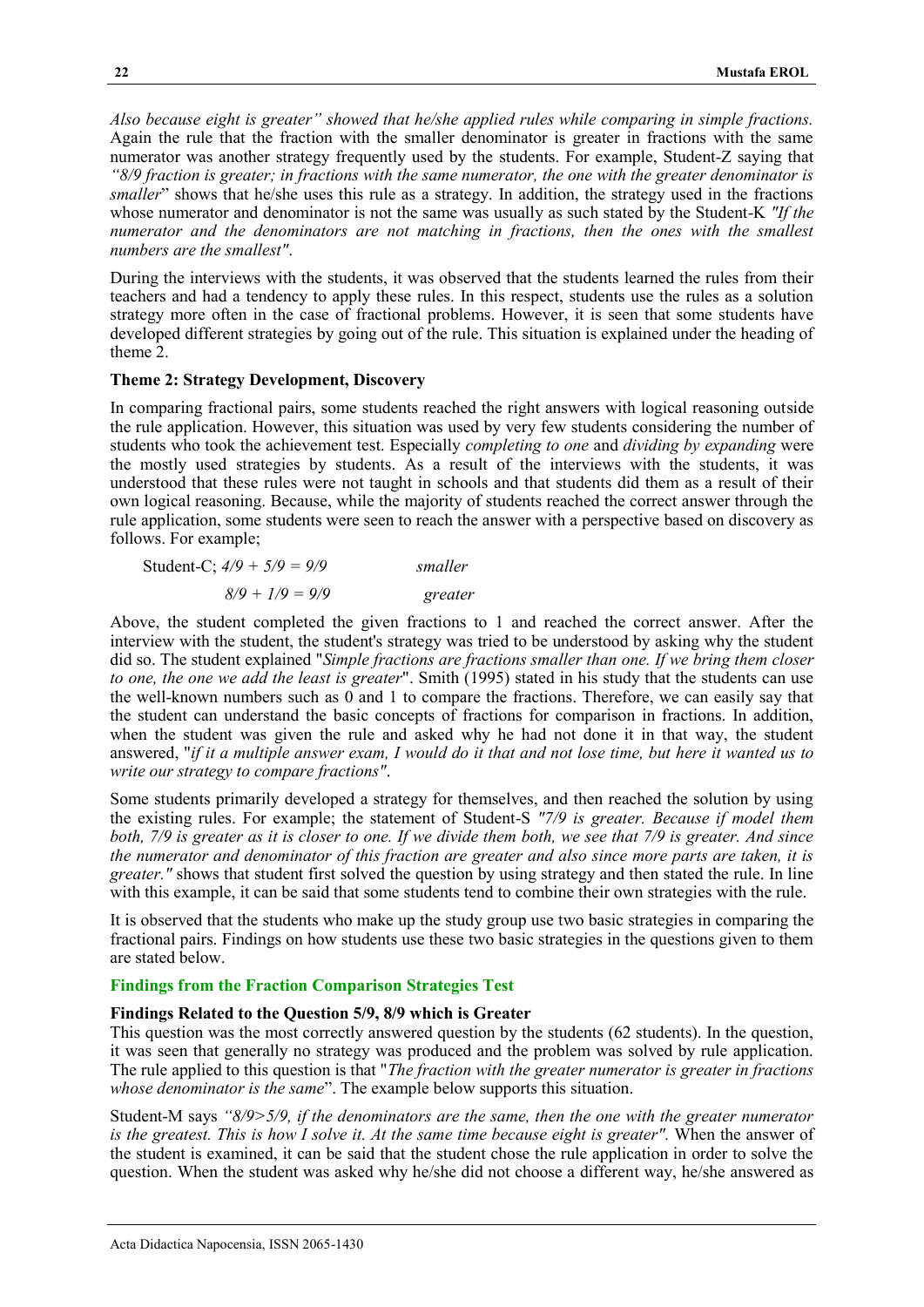follows: *"There is no other way, our teacher has taught us this way, if there was another solution way our teacher would have told us"*.

In another example, it was seen that Student-L solved the question in the following way: *"When we count the fractions with the same denominators normally, the numbers are the same size"*. The symbolic representation of the shape used by the

student in solving the problem is given on the side. The student showed which fraction was greater by drawing two shapes of the same length. It can be said that the student has understood that the fractions should have wholes with the same length in formal representation.

As a result of the interviews with the students, it is seen that the students generally tend to apply the rules taught by their teachers. Instead of trying different strategies, students tend to apply the rules given by their teachers. Indeed, the statement of Student-M as *"Our teacher told so, that's why I'm doing it this way because he/she knows everything".* is an indication of this. In this respect, teachers should not give the rules in advance and they should enable students to develop strategies. In short, the teacher should enable the students to learn by discovering the rule.

Some students did not apply rules when comparing fractions and compared the fractions with a strategy (by determining a reference point). The students completed the fractions to one and determined that the one which was added more was the smaller fraction. Petit, Laird & Marsden, (2010) says that the strategy of completing to one can be used in comparing fractions. This strategy was used by two students. The following example illustrates this situation. For example;

Student-C; 
$$
4/9 + 5/9 = 9/9
$$
 smaller  
8/9 + 1/9 = 9/9 greater

In the interview with the student using the above strategy, it was tried to determine why the student solved the question in this way. The student answered, *"8/9 is greater because we added less to complete it to one"*.

#### **Findings Related to the Question 8/9, 8/7 which is Greater**

Many of the students who answered this question (59 students) reached the correct answer by applying the rule. The rule they applied was generally that "*in fractions with the same numerator, the one with the smaller denominator is greater*". Some examples given below show that students tend to apply rules.

For example, Student-S says *"8/7 fraction is greater because in fractions with the same numerator the one with the smaller denominator is greater. If we divide the cake into eight pieces and share it with seven people, they would have more".* During the interview with the student, the student was asked why he/she gave this answer. The student said, "*I did so because that's the rule"*. In this respect, it is possible to say that the student applies rules when solving the question. It is thought that the student's failure to develop a strategy is due to the fact that he has not learned different approaches to the question.

When the answer of the student who answered the question incorrectly is examined, for example in terms of Student-K who said *"8/9 fraction is greater. In fractions with the same numerator, the one with the greater denominator is greater*", it is seen that the student confused the rules with one another. Since the student memorized the rule, he/she confused the rules and answered incorrectly. During the interview with the student, he/she was asked why he/she had solved the question in this way, and the student gave the correct answer. However, when we told the students that he/she answered the question incorrectly, he/she said *"I must have been confused"*. Thus, it is seen that comparing fractions based on rote learning triggers students to make mistakes.

#### **Findings Related to the Question 5/8, 3/4 which is Greater**

It is seen that more than half of the students (44 students) answered this question correctly. The explanations of how students solved the questions are given below.

The majority of the students who answered correctly reached the correct answer by expanding the fractions. For example, the symbolic representation used by the Student-S in solving the problem which is shown on the side can be an example of this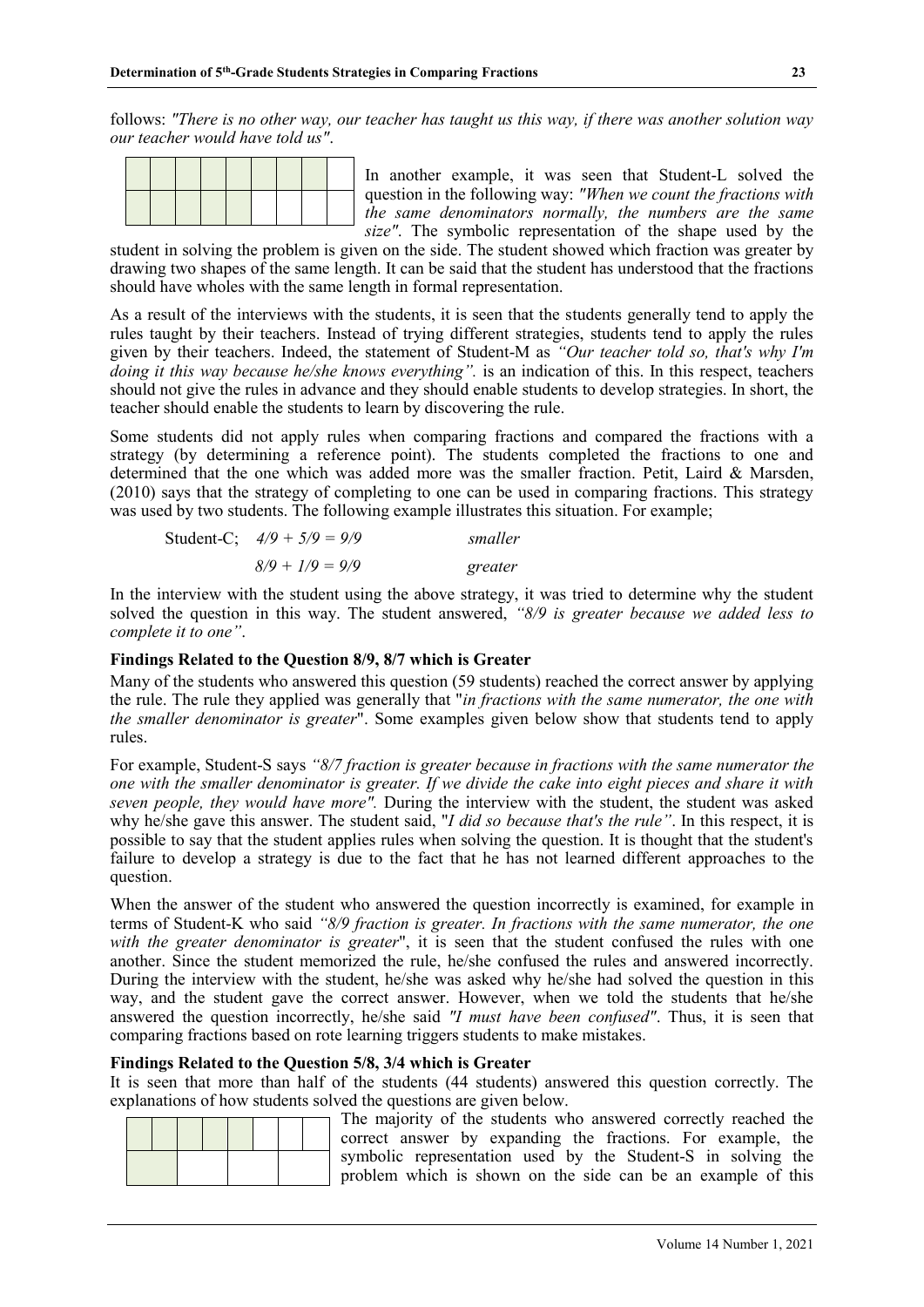situation. The Student-S said *"3/4 fraction is greater. Because when we expand the fractions it becomes 6/8 and in the fractions with the same denominator the one with the greater numerator is greater".* As a result of the interview, it was seen that the student knew the concepts of expansion and simplification in fractions and applied them to the questions. The Student-L, on the other hand, tried to reach to the answer of the question by stating that *''5/8>3/4, 5/8 fraction is greater''*. As a result of the interview with the question, when the student was asked why this fraction was greater, he/she answered: "*I looked at the numbers and saw that 5/8 fraction was greater which had greater numbers*". It is seen that the student conducts faulty reasoning in solving this problem. The student thought in the same way as in natural numbers and pointed out that 5/8 fraction was greater thinking that it had greater numbers.

The Student-Z: *"If neither is the same in fractions, then the one with the smaller numerator and denominator is greater. Therefore, 3/4 is greater".* When the answer of the student is examined, it is seen that he/she answered correctly to the question by applying the rule. However, it can be said that there is a misconception here. For instance, when the fractions 7/5 and 4/5 are given, the correct answer of the student would be 4/5 according to this rule. However, while 7/5 fraction is a compound fraction, 4/5 fraction is a simple fraction and 7/5 is greater.

#### **Findings Related to the Question 10/12, 5/6 which is Greater**

It is seen that more than half of the students (48 students) answered this question correctly. Most of the students who answered correctly applied expansion in fractions and a few of them reached the correct answer by simplification. It was seen that the students who gave the wrong answer did not know the concepts of simplifying and expanding the fractions.



The symbolic representation of the shape used by the Student-P in solving the problem is given on the side. Student-P *"10/12 is greater because it has greater numbers. He/she gets more cake".* This expression of the student

shows that he/she thinks that they would get more cake because the numbers are greater. In addition, it is seen that student has not comprehended that he/she needs to draw shapes of the same size when comparing pairs of fractions. He/she drew the 10/12 fraction bigger than 5/6 fraction and said that 10/12 was greater taking its amount into consideration.



The symbolic representation of the shape used by the Student-L in solving the problem is given on the side. Student-L revealed the reasoning he/she applied while solving the question by saying *"Here again we make* 

*the denominators same and see that they are equal"*. According to Bray & Sanchez (2010), the majority of students prefers to equalize the denominator while comparing fractions. When the student was asked how he/she would solve the question without equalizing the denominators during the interview, the student answered: "*Then I would divide both the numerator and denominator by two and see that I get 5/6=5/6 which shows that they are both equal"*. It is seen that the student knows the concepts of simplifying and expanding the fractions.

#### **Findings Related to the Question 7/6, 9/11 which is Greater**

In this question, it is seen that the students who answered correctly applied equalization in the denominator. It is determined that very few of the students answered this question correctly by using the concepts of simple and compound fractions.

The statement of Student-D saying *"I think 7/6 is smaller it has smaller numbers"* shows that the student thinks as in natural numbers. When the question was asked if he/she could show the answer to the question by drawing, he/she drew 7/6 fraction bigger and the other smaller and once again said that 7/6 is smaller.

With the statement of Student-A saying *"If we subtract 11 from 9 we get 2, but if we subtract 6 from 7 we get 1, so 9/11 is greater"* it is seen that student has a misconception. During the interview we have made with the student, the student makes the mistake of subtracting the bigger number from the smaller one and tends to apply the operations used in natural numbers to fractions.

Student-P saying *"7/6 is greater, I don't know why"* has revealed that he/she did not know its reason although he/she answered correctly. The student said that *"when we divide 7 with 6, the result is*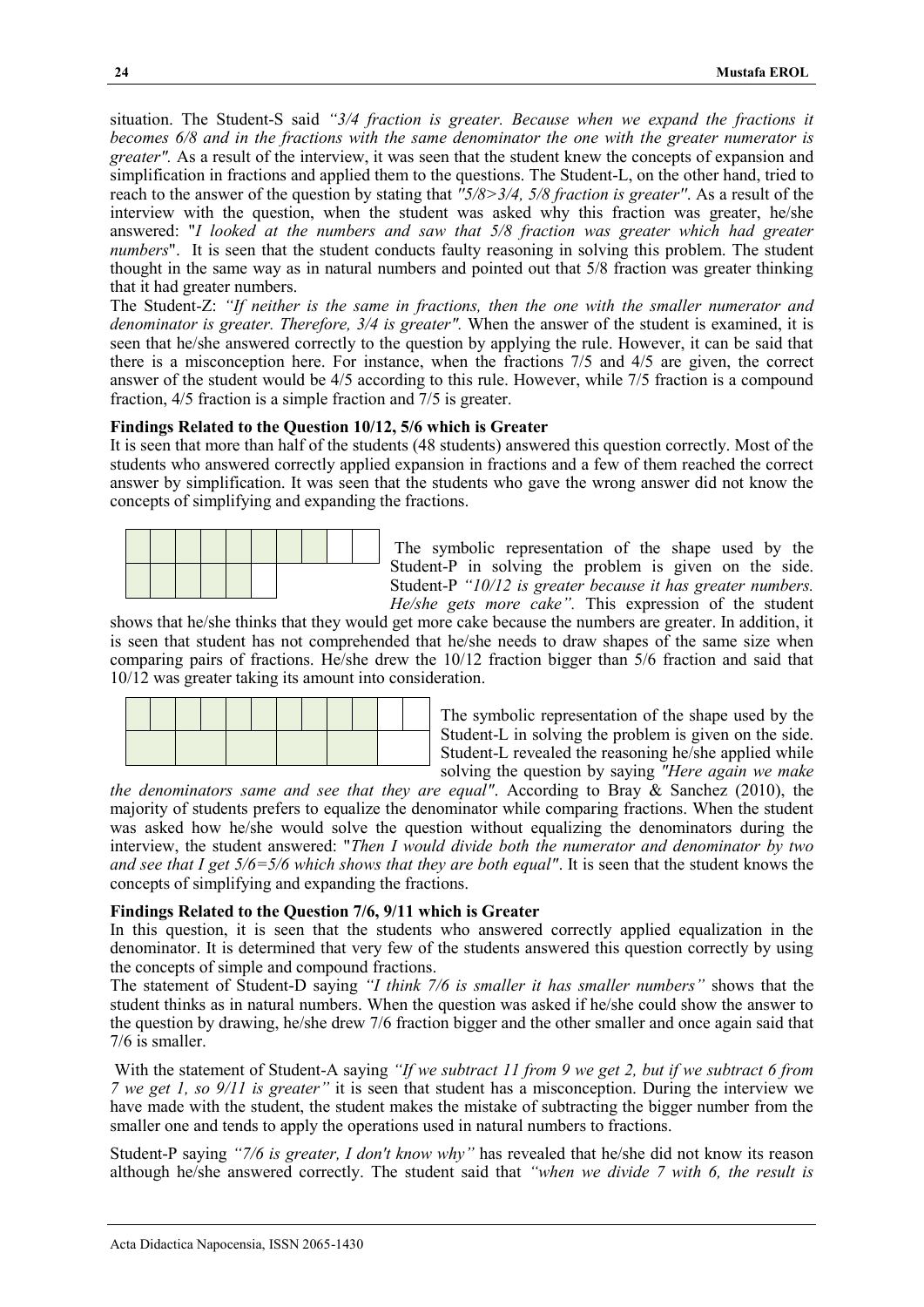*greater than the other that's why it's greater".* When we asked why he/she had not written that, he/she responded: "*that would not be correct, our teacher showed us another way"*. When the mentioned discourses are examined, it is seen that the students cannot go beyond what is taught by their teachers.

With the statement of Student-K saying "7/6 is greater because when we divide 7 with 6 we get 1/6, *but the other is not a whole, and compound fractions are greater.*" it is seen that student has comprehended simple and compound fractions and approaches questions in this way. The student also says "*When we equalize the denominators, 77/66 is greater than 54/66. As we have learned in class, in fractions with the same denominator, the one with the greater numerator is greater."* 

## **Findings Related to the Question 3/5, 7/9 which is Greater**

It was determined that the students made the most mistakes in this question. Considering the response and correctness rates in fractions with the same numerator and denominator, it is observed that the students had difficulty in this question. From this point of view, it can be said that the rules do not facilitate students' job, but only work to solve the questions where the rules can be applied. For example, the statement of Student-K saying *"If the numerator and denominator are not matching in fractions, then the one with the smaller numbers is the smaller"* shows this situation.

The students who answered the question correctly generally preferred the way to equalize the numerators and denominators. For example, Student-F says *"If we equalize the denominators in 3/5 and 7/9 fractions, the fraction 7/9 will be greater, so, 7/9 is greater"* As a result of the interview with Student-F, the student was asked why he/she was doing such an operation. The student answered *either the numerator or the denominator should be the same in order to make comparisons in fractions*. The student actually applied rules, but he/she learned the rule in fractions with the same numerator or denominator. Therefore, he/she chose to reach the result by equalizing the denominators of the fractions. The Student-A saying *"7/9 because when we expand it we get a bigger number"* followed a similar solution strategy.

It is seen that some students used a different strategy to solve this problem. For example; Student-S answered *"7/9 is greater. Because if model them both, 7/9 is greater as it is closer to one. If we divide them both, we see that 7/9 is greater"*. Similarly, Student-H *"Equalized the denominators and you get more cake per person from a 35-pieces cake than a 27 -pieces cake. I think fractions with the same denominator is like money. Ali has got 8 liras and he divides it to 9 people whereas Ayşe divides her 8 liras to 7 people. In this case, the people who took money from Ayşe has more money. Therefore 8/7 is greater".* 

# **4. Conclusion**

! In this study conducted to determine the strategies of fifth-grade students in comparing fractions, it is determined that students use some out of the box strategies which are not taught by teachers. However, it is determined that a large part of students have applied the rules but not a different strategy in comparing fractions even though they have answered the questions correctly. When the literature was examined (Aksu, 1997; Haser & Ubuz, 2003; Soylu & Soylu, 2005; Gould, 2005; Sowder & Wearne, 2006; Kılıç & Özdaş, 2010), it was determined that students used the applied the rules they memorized and had difficulty in comparing and sequencing the fractions in many studies conducted. This is in line with the findings of our study.

When another finding of the study was examined, it was determined that the students generally applied rules when comparing fractions. The majority of the students who solved the questions by applying rules answered the comparison questions in the fractions with the same numerator and denominator. This result also clearly shows that students tend to apply rules when comparing fractions. This result is similar to the study results of Reys, Kim & Bay (1999) and Şengül (2013). When comparing fractions, it was observed that students had difficulty in fractions other than those with the same numerator and denominator. This finding of the study is in line with the research carried out by Clarke, Roche & Mitchell (2008). Researchers determined that the majority of students were prescriptive and did not develop a strategy although they correctly answered the fractions with the same numerator and denominator.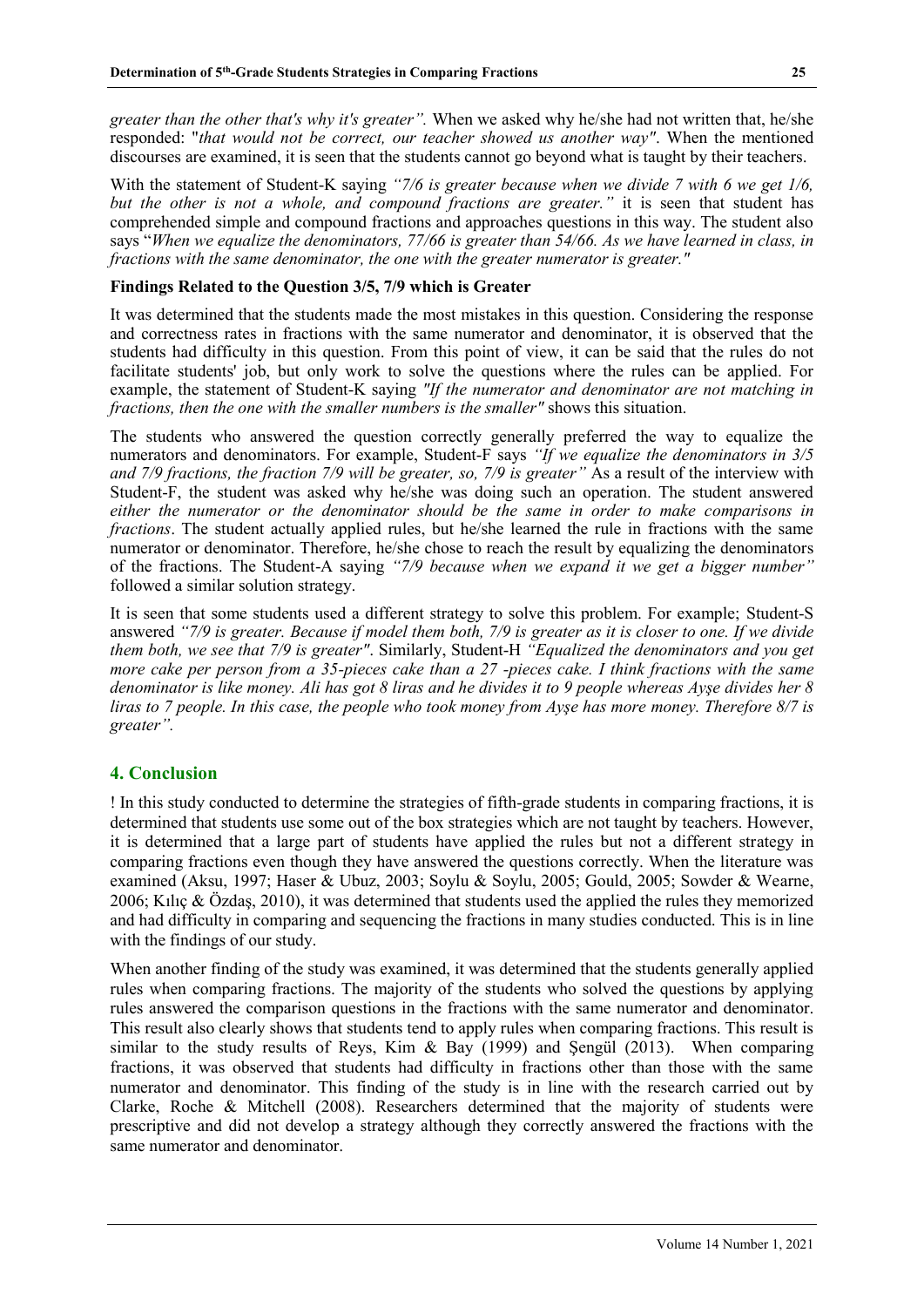Some of the students reached the correct answer as a result of faulty reasoning. In the first question, the student said that 8/9 was greater. However, during the one-on-one interview with the student, he/she said that it was greater because it had bigger numbers. And, this shows that the student reached the correct answer with faulty reasoning. In a study conducted in the field of sequencing and comparison in fractions in the literature, Gould (2005) also reached a similar conclusion. In his research "Year 6 Students' Methods of Comparing the Size of Fractions", Gould concluded that students reached the correct answer although they had faulty reasoning. This result is in line with the result of our study.

In conclusion, it can be said that allowing students to develop strategies without giving the rules may facilitate students' job when comparing fractions. Students should use their own strategies to solve the question and discover the rule. In a way, they should learn by discovering the rule. This kind of teacher approach will also help to improve the cognitive structure of students.

## **5. Suggestions and Limitations**

There are some limitations to the research. It is possible to list these limitations as carrying out the second stage of the study with 10 students and carrying out the research with the six question pair which requires comparison of the fractions used in the study. When findings of the research are taken into consideration, it is considered that providing an opportunity to students to determine their own comparison strategies in comparing fractions instead of imposing rules on them and guiding them to apply the rule will be effective for permanent learning. Moreover, it should be remembered that the conceptual mistakes of students will be minimized in this way. Considering the findings of the study, researchers can carry out similar studies in different subjects of mathematics.

# **References**

Aksu, M. (1997). Student performance in dealing with fractions. *The Journal of Educational Research, 90*(6), 375-380.

Altun, M. (2008). *Matematik öğretimi*. Bursa: Aktüel Alfa Akademi.

Baykul, Y. (2014). *İlkokulda matematik öğretimi*. Ankara: Pegem Yayınları.

Biber, A. Ç., Tuna, A. & Aktaş, O. (2013). Students'misconceptions of fractions and its effect on solving fractions problems. *Trakya University Journal of Education, 3*(2), 152-162.

Bingölbali, E. & Özmantar, M. F. (2014). *İlköğretimde karşılaşılan matematiksel zorluklar ve çözüm önerileri.* Ankara: Pegem Akademi.

Bray, S. W. & Sanchez, L. A. (2010). Using number sense to compare fractions. *Teaching Children Mathematics, 17*(2), 90-97.

Clarke, D & Roche, A. (2009). Students' fraction comparison strategies as a window into robust understanding and possible pointers for instruction. *Educational Studies in Mathematics*, 72, 127-138. Doi: 10.1007/s10649-009-9198-9.

Clarke, D. M., Roche, A. & Mitchell, A. (2008). Ten pratical tips for making fractions come alive and make sense. *Mathematics School in the Middle Scholl*, 13(7), 373-380.

Creswell, J. W. (2017). *Araştırma deseni: Nitel, nicel ve karma yöntem yaklaşımları.* (S. B. Demir, Çev. Ed.). Ankara: Eğiten Kitap.

Doğan-Temur, Ö. (2011). Opinions of teachers of fourth and fifth grade about teaching fractions: A phenomenograhıc research. *Dumlupınar Üniversitesi Sosyal Bilimler Dergisi*, 29, 203-2012.

Erdoğan, S. (2009). *Erken çocukluk gelişimi ve eğitimi*. (Fazlıoğlu, Y. Ed.). İstanbul: Kriter Yayınları.

Gersten, R. & Chard, D. (1999). Number sense: Rethinking arithmetic instruction for students with mathematical disabilities. *The Journal of Special Education, 33*(1), 18-28. Doi: 10.1177/002246699903300102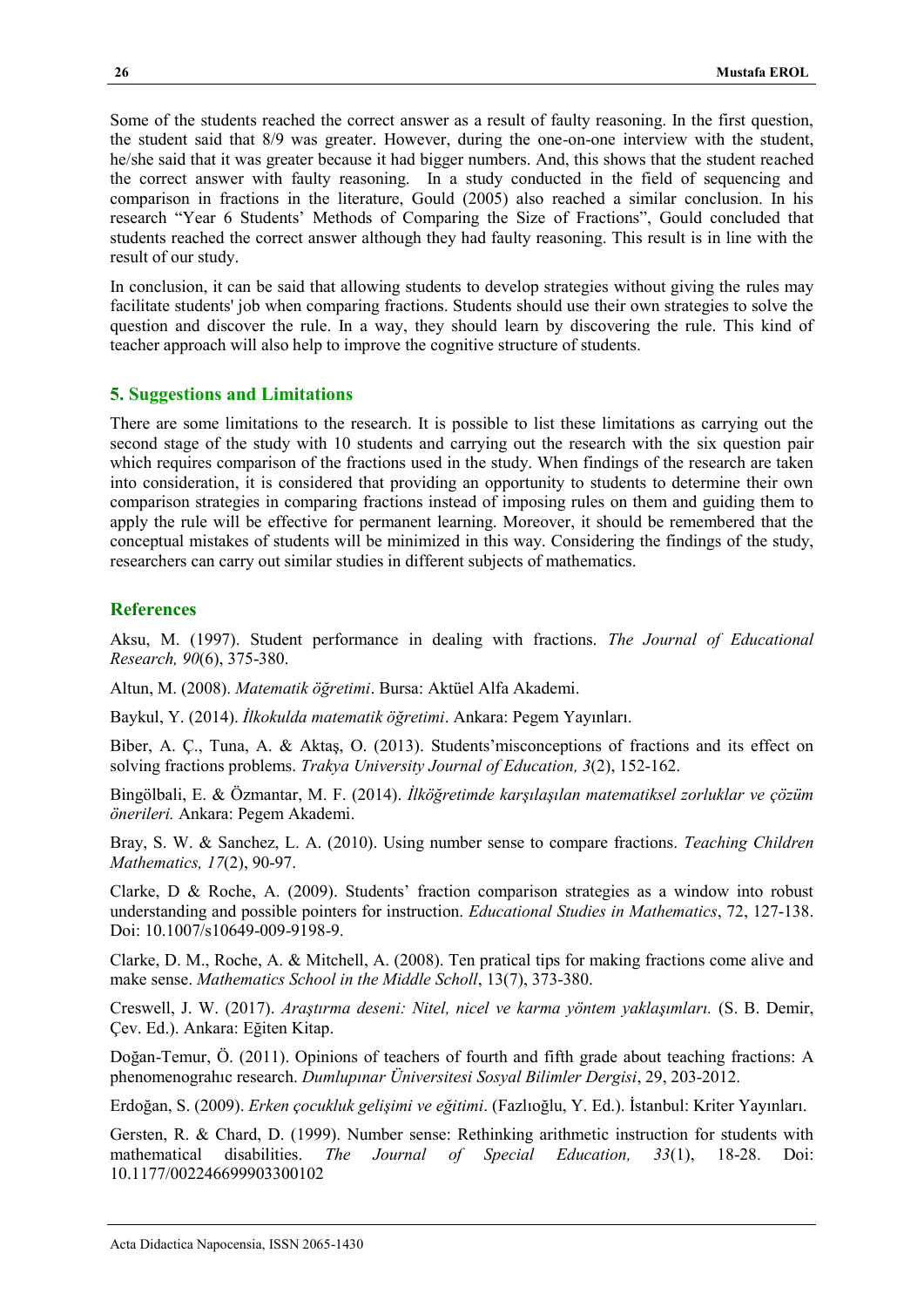Gould, P. (2005). Year 6 students' methods of comparing the size of fractions. (P, Clarkson, A. Downtown, D. Gronn, M. Horne, A. Mcdonough, R. Pierce & A. Roche Eds.), *Building Connections: Research, Theory and Practice*. *Paper prsented annual meeting of the Annual Conference Mathematics Education Research Group of Australia, (pp. 393-400). Sydney: Merga.* 

Güler, A. Halıcıoğlu, B. H. & Taşğın, S. (2014). *Sosyal bilimlerde nitel araştırma*. Ankara: Seçkin Yayıncılık.

Haser, Ç. & Ubuz, B. (2002). Conceptual and proceduıal perfoımance in fıactions. *Eğitim ve Bilim, 27*(126), 53-61.

Haser, C. & Ubuz, B. (2003). Students' conception of fractions: A study of  $5<sup>th</sup>$  grade students. *Hacettepe Eğitim Fakültesi Dergisi,* 24, 64-67.

Karaağaç, M. K. & Köse, L. (2015). Examination of pre-service and ın-service teachers' knowledge of students' misconceptions on the topic of fractions. *Sakarya Üniversitesi Eğitim Fakültesi Dergisi,* 30, 72-92.

Kılıç, Ç. & Özdaş, A. (2010). Fıfth grade students used representatıons whıle solvıng problems whıch requıre comparıson and orderıng ın fractıons. *Kastamonu Eğitim Dergisi, 18*(2), 513-530.

Kocaoğlu, T. & Yenilmez, K. (2010). 5<sup>th</sup> grade students' mistakes and misconceptions in solving problems about fractions. *Dicle Üniversitesi Ziya Gökalp Eğitim Fakültesi Dergisi*, 14, 71-85.

Merriam, S. B. (2015). *Nitel araştırma desen ve uygulama için bir rehber*. (Çev. Ed. Turan, S.). Ankara: Nobel Akademi Yayıncılık.

Milli Eğitim Bakanlığı, (2018). *Matematik dersi öğretim programı.* Ankara: Öğretim programı.

Nures, T. & Brgant, P. (2008). *Çocuklar ve matematik.* (S. Koçak, Çev.) İstanbul: Doruk Yayınevi

Okur, M. & Çakmak Gürel, Z. (2016).  $6<sup>th</sup>$  and  $7<sup>th</sup>$  grade secondary school students' misconceptions about fractions. *Erzincan Üniversitesi Eğitim Fakültesi Dergisi, 18*(2), 922-952. Doi: 10.17556/jef.30116

Olkun, S. & Toluk-Uçar, Z. (2014). *İlköğretimde etkinlik temelli matematik öğretimi*. Ankara: Maya Akademi Yayın Dağıtım.

Patton, M. Q. (2015). *Nitel araştırma ve değerlendirme yöntemleri.* (M. Bütün ve S. Beşir Demir. Çev. Ed.). Ankara: Pegem Akademi Yayıncılık.

Pesen, C. (2003). *Eğitim fakülteleri ve sınıf öğretmenleri için matematik öğretimi*. Ankara: Nobel Yayın Dağıtım.

Petit, M. M., Laird, R. E. & Marsden E. L. (2010). *A focus on fractions: Bringing research to the classroom*. New York: Routledge-Taylor Francis Group.

Reys, B. J., Kim, O. K., & Bay, J. M. (1999). Take time for action: Establishing fraction benchmarks. *Mathematics Teaching in the Middle School, 4*(8), 530–532.

Seggie, F. N. & Bayyurt, Y. (2015). *Nitel araştırma yöntem, teknik, analiz ve yaklaşımları*. Ankara: Anı Yayıncılık.

Smith, J. P. (1995). Competent reasoning with rational numbers. *Cognition and Instruction*. *13*(1), 3- 50. Doi: 10.1207/s1532690xci1301\_1

Sowder, J. & Wearne, D. (2006). What do we know about eight grade student achievement? *Mathematics Teaching in the Middle School, 11*(6), 285-293.

Soylu, Y. & Soylu, C. (2005). Learnıng dıffıcultıes of 5fh class ın prımary educatıon at fractıon: orderıng, addıng, subtraction, multıplıcatıon ın fractıon and problems related to fractıon. *Erzincan Eğitim Fakültesi Dergisi*, 7(2), 101-117.

Stafylidou, S. & Vosniadou, S. (2004). The development of students' understanding of the numerical value of fractions. *Learning and Instruction,* 14, 503–518. Doi: 10.1016/j.learninstruc.2004.06.015